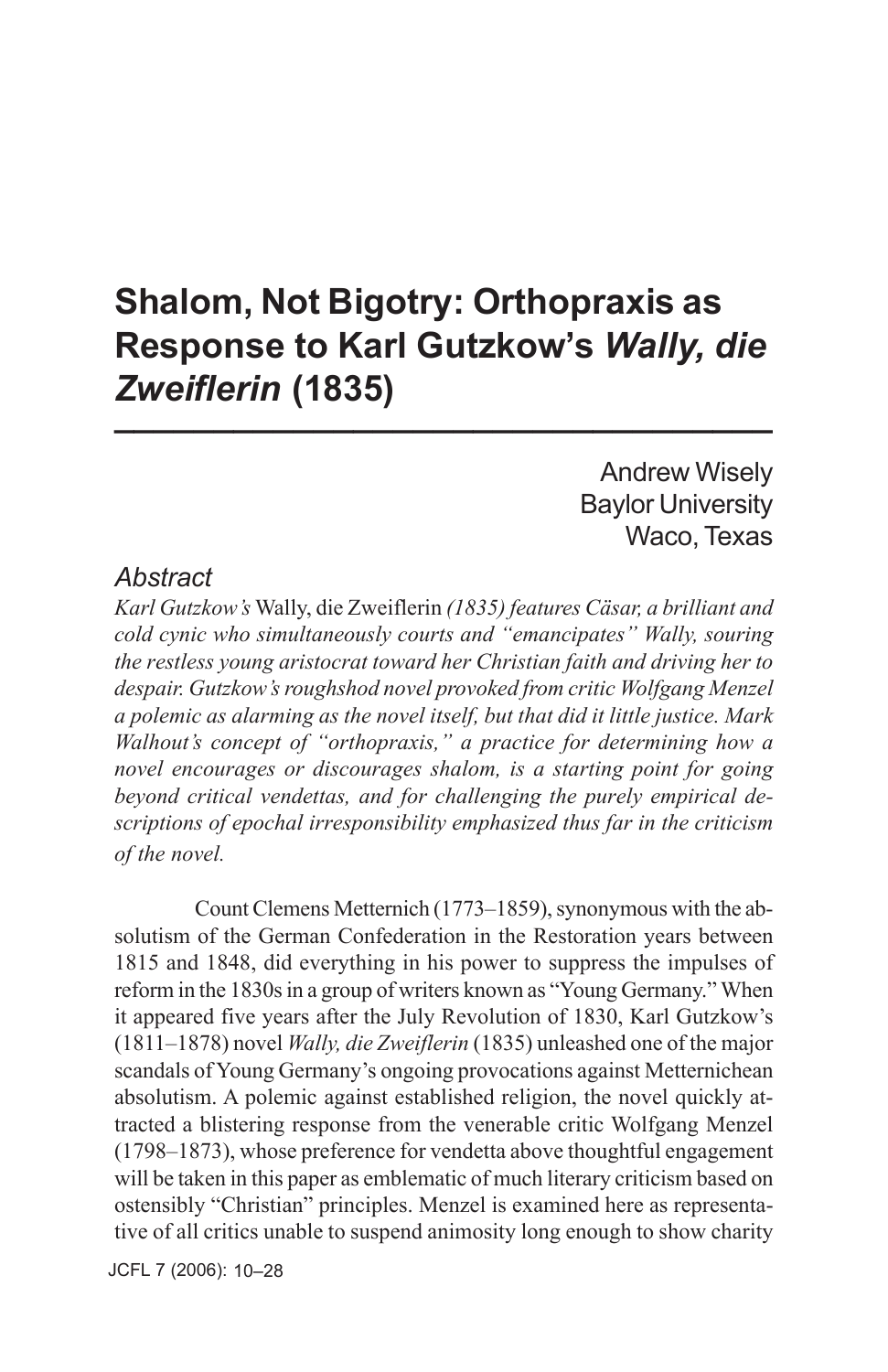toward disagreeable texts. The values under siege appear too sacrosanct for frank debate, with the result that a critical response resembles a monologue that closes down discussion. Refusing charitable engagement stems from an anxiety in which the adjective "Christian" offers a convenient kind of sacred Fifth Amendment for keeping taboos under wraps.

 The shortcomings of such an approach, exemplified by Menzel's response to *Wally, die Zweiflerin* provides a starting point that in turn begs a corrective. Christian criticism stands to benefit from an interpretive model known as "orthopraxis," which can rescue texts such as *Wally* for reflection within the context of shalom. Because the interests of orthopraxis open up a surprising number of avenues for investigation, the present argument is forced to limit its application of "orthopractic" insights to the figure of Cäsar in the novel, and only then as a starting point, to suggest that the virtue of hope lacking in his character is precisely what should define the vision of the Christian reader.

Gutzkow's novel entered the political and literary landscape of the Young Germany movement, a loosely-knit group of writers for whom movement in a general sense was essential for escaping the suppressive alliance of politics and religion. Heinrich Heine (1797–1856), who included himself among these "Männer der Bewegung" (men of movement),<sup>1</sup> published four *Reisebilder* (Images of Travel) volumes (1826–1831) that are perhaps the most enduring travel accounts of the nineteenth century. Another variation of the metaphor is found in Ludolf Wienbarg's (1802–1872) Kiel lectures of 1834 compiled as *Ästhetische Feldzüge* (Aesthetic Campaigns). Whether city snapshot or more systematic call to theoretical arms, the constant movement of supple prose poked fun at laboriousness and *Epigonentum* while eluding Metternich's state censor. Movement was also supported epistemologically: believing truth to be present in resistance to the status quo, restless Young Germans admired the Reformation and Enlightenment as guideposts for shattering fossilized systems. Ignoring approved plot developments in favor of a quick turn of phrase—this was when journalism took root—Gutzkow, Heine, Wienbarg, Heinrich Laube (1806–1884) and Theodor Mundt (1808–1861) were in the 1830s considered for a short time unwelcome guests in the temple of German literature.<sup>2</sup>

Gutzkow especially behaved inappropriately in that space, but he was not chastised by Menzel on the level of poetics. Formalistic guidelines might have provided both author and critic a grid for judging the success of a finished text. Instead, as the case of *Wally* makes clear, Menzel initiated a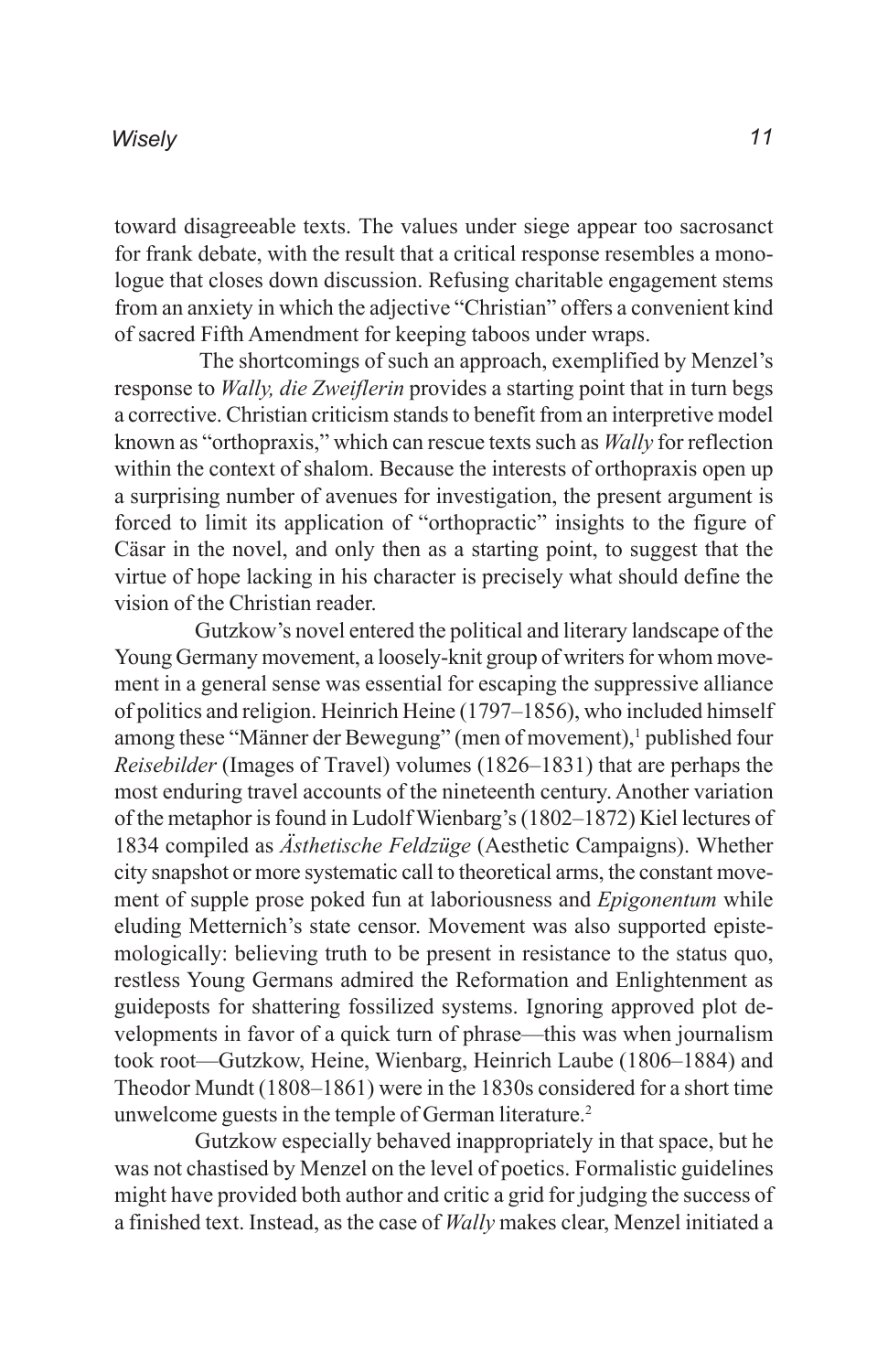journalistic duel with scarcely a nod to the text. It was more the very idea of a plea for emancipation from religion that infuriated Menzel and led to a federal prohibition on Gutzkow's writings. Only twenty-four when *Wally* was published in August of 1835, Gutzkow was ordered to spend a month in a Mannheim prison in January of 1836 due to "verächtlicher Darstellung des Glaubens der christlichen Religionsgemeinschaften" (spiteful depiction of the belief of Christian religious communities).<sup>3</sup> His prison sentence lasted a week longer than the time he took to write the novel. Upon release, Gutzkow was ordered to leave Baden altogether.

Under more tolerant post-Revolution circumstances, Gutzkow published a second edition in 1852. In the preface, he admits that the scandal of the novel derives from his polemic against established theological and clerical principles.<sup>4</sup> A summary of the novel's plot crystallizes this impression. As the title suggests, the novel discusses the increasing despair of the central figure, Wally. At nineteen, she is carefree, mood-driven, and bored by her many aristocratic suitors. Her curiosity is piqued instead by Cäsar, a Mephistophelean outsider five years her senior (i.e., Gutzkow's own age at the time), who considers her the potential antidote to his boredom. Cäsar does not end up wooing Wally so much as slowly dismantling her identity, however. By degrees, he drains any meaning her faith still holds and redirects her allegiance to him instead. He unsettles her in part by reciting haunting tales about double-crossed lovers who commit suicide. The gratuitous scandal of the novel is Wally's agreement to show herself nude to Cäsar on the evening before her wedding to a Sardinian ambassador named Luigi. After Wally and Luigi move to Paris, Luigi's brother Jeronimo makes desperate advances toward Wally, who is too bored to seriously discourage him. She thus plays unwittingly into Luigi's plan to force Jeronimo to entrust him with the dwindling inheritance that Jeronimo is too lovesick to manage. Increasingly perplexed, Jeronimo kills himself outside Wally's window while she watches. Wally is ripped out of complacency now, and flees Paris immediately with Cäsar. The final part of the novel, told through her diary, reports that Cäsar has become enraptured by a Jewish woman named Delphine, enough to marry and live with her in territory subject to more lenient French laws. With Cäsar's loss, Wally also loses any religious comfort his skepticism has left untouched. The effect on Wally of reading Cäsar's treatise on belief (which Gutzkow culls from the fragmented writings of Hermann Reimarus [1694–1768]), is a final six months of despair that concludes with her suicide by knife.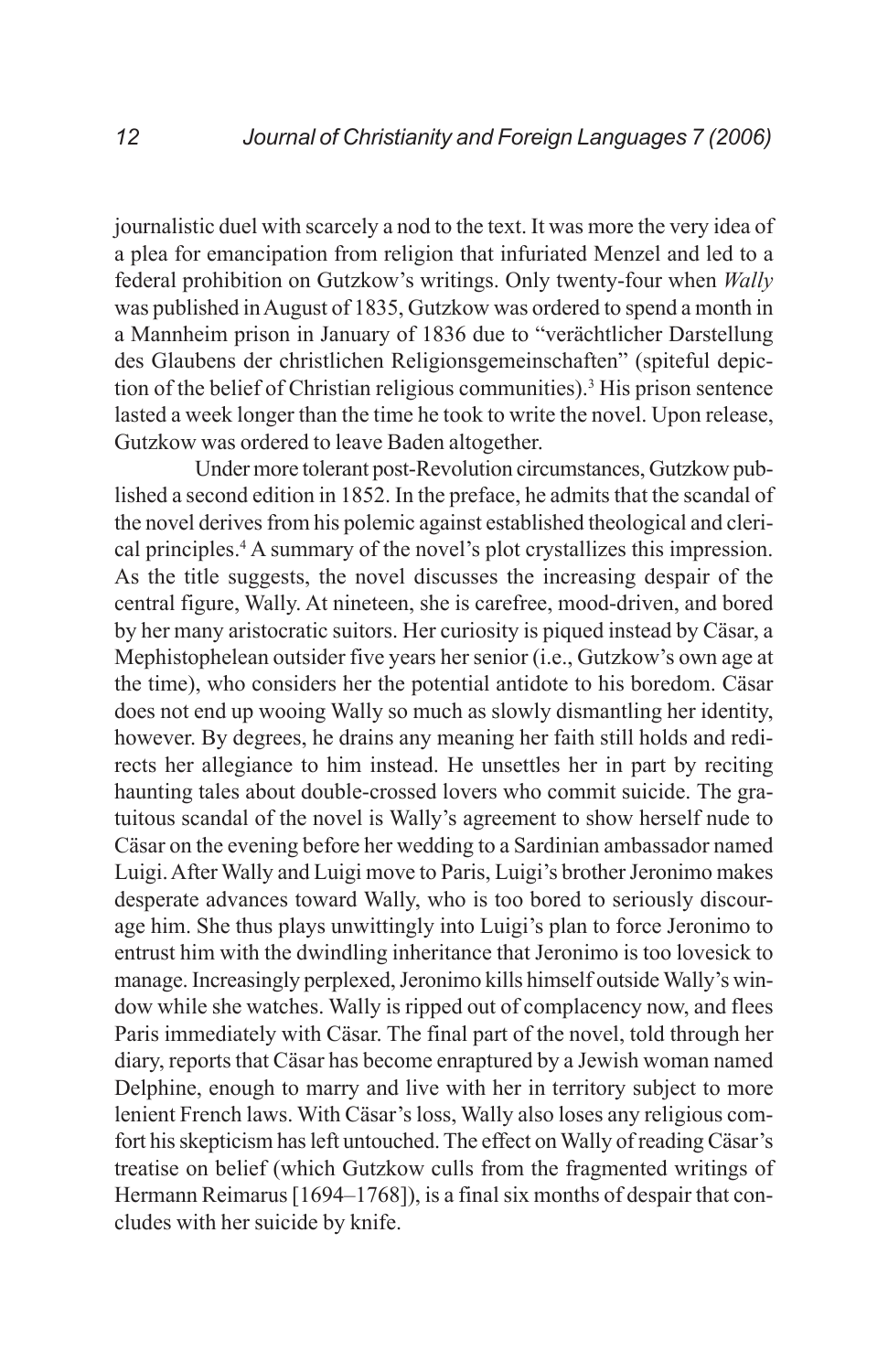Sketching a plot in this manner, however briefly, is already to do criticism. Before continuing that tack, however, it is necessary to examine why Menzel's stinging indictments led to the novel's prohibition. As mentioned, there is little of the plot he addresses except the central scandalous moment: "Der Verfasser glaubt nicht pikant genug sein zu können und entblößt seine Geliebte gleichsam auf offner Straße . . . ." (The author thinks it necessary to spice up his account by undressing his beloved character, so to speak, out in the open).<sup>5</sup> In the first of his dispatches, Menzel accuses Gutzkow, his former protégée at the newspaper *Zeitung für gebildete Stände*, of responding to his tutelage by mocking him with this novel he finds so filthy. Impervious to what he sees as Gutzkow's smear tactics, Menzel presents himself as writing instead to protect the honor of German literature: "So lange ich lebe, werden Schändlichkeiten dieser Art nicht ungestraft die deutsche Literatur entweihen" (As long as I live, such abasements will not desacralize German literature without being punished).<sup>6</sup> Sacrosanct and German, literature requires safeguarding from men like Gutzkow—the "plague-bearing pioneer" of Young Germany—whose paltry French immorality shrinks, according to Menzel, next to the manly spirit of the German fraternity: "Die Unsitte kam immer von Frankreich herüber, und der deutsche Volksgeist war immer gesund und edel genug, sie wieder von sich abzuschütteln" (Immorality has always come from France, and the spirit of the German people has always proven strong and noble enough to shake it off).<sup>7</sup> Gutzkow's hatred and scorn of Christ has turned the temple of literature into a house of sin, claims Menzel—yet the sole passage quoted to support this verdict is Cäsar/Reimarus's belief that Christ's claim to be the Messiah resulted from a "bedenkliche Verwirrung" (worrisome confusion) of his ideas.<sup>8</sup>

Menzel's *ad hominem* argument becomes even more personal when he links the novel's filthiness not only to Guzkow the author, but also to Gutzkow the *critic*, with whom he is now competing for readers and who lacks the virtue demanded by life under the public eye. Gutzkow, proposing a new Bible of weakness and sin, brings upon himself in Menzel's account a judgment from the old Bible of strength and holiness: "Darum wird über dich ein Unglück kommen, daß du nicht wissest, wenn es daherbricht, und wird ein Unfall auf dich fallen, den du nicht sühnen kannst" (Therefore a misfortune will come upon you at a time that you do not expect, and a calamity befall you for which you cannot atone).<sup>9</sup> Clearly, this verdict addresses Menzel's readership with an apocalyptic fury that, far removed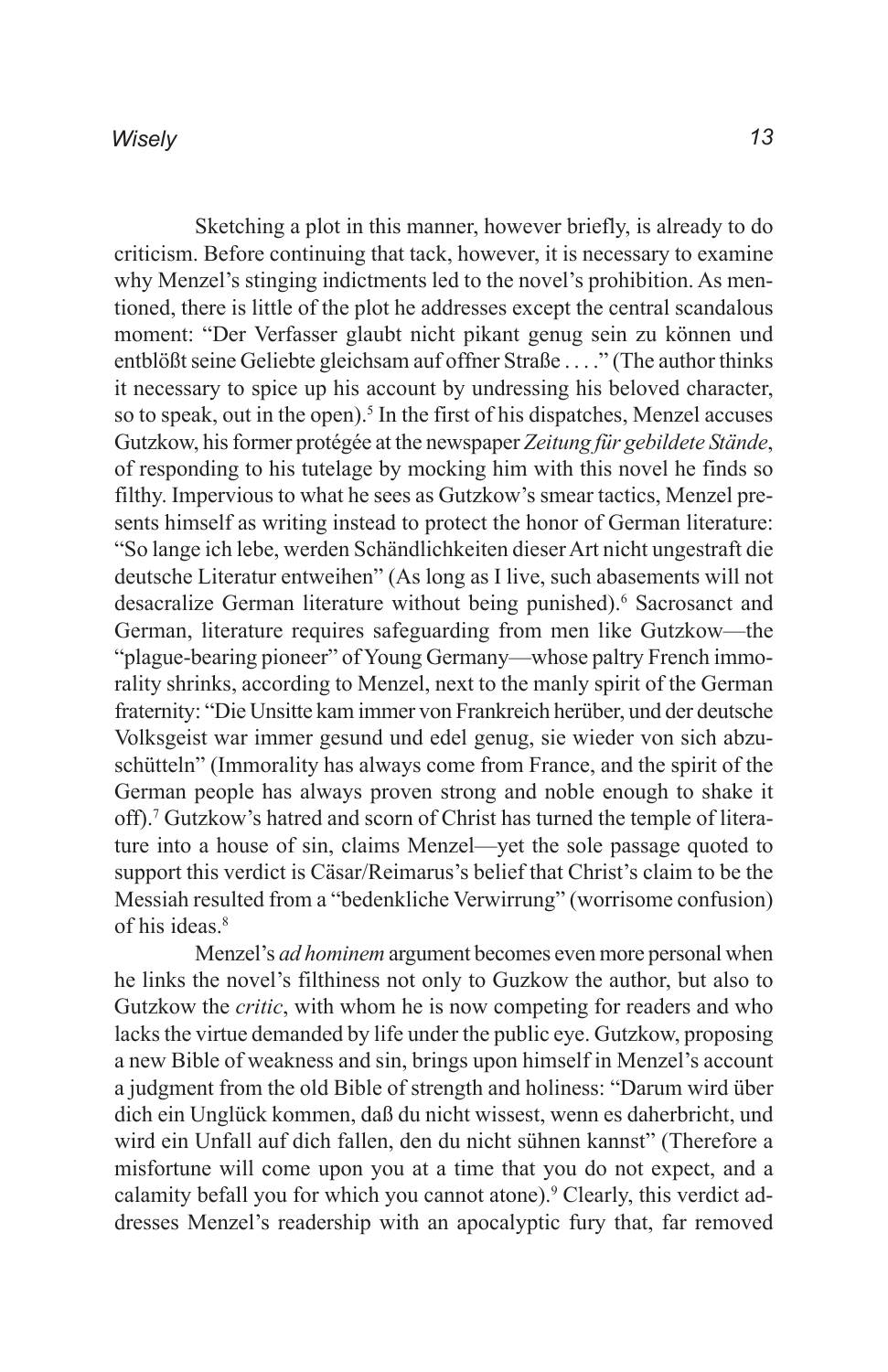from patient dialogue with the text, serves to conflate bigotry with things "Christian." Surprisingly, safeguarding orthodoxy does not even figure in Menzel's rhetoric, busy as he is haranguing about Gutzkow's immoral French assault on the purity of German youth.

The incongruity of Menzel's response is recognized by no less a contemporary than Heinrich Heine: "Sonderbar! Und immer ist es die Religion und immer die Moral und immer der Patriotismus, womit alle schlechten Subjekte ihre Angriffe beschönigen!" (Remarkable! It's always religion, morality, and patriotism that vile persons use to dress up their attacks!) To defend Christianity by plunging the dagger into Gutzkow's back is, he conjectures, "freilich ein bißchen unchristlich" (admittedly a bit un-Christian).10 Gutzkow, too, is disturbed—less with Menzel's behavior than with his surprising lack of textual analysis, and thus resulting disrespect for the author: "Wann hat Menzel ein Werk in seine einzelne Theile zerlegt; wann ist er auf dessen innres Wesen eingegangen; wann ließ er den Autor zu Worte kommen?" (When has Menzel examined the intricate parts of a work; when did he ever approach its inner workings; when did he allow the author to  $\text{speak}$ ?)<sup>11</sup> Had Menzel admonished him instead to avoid mixing too much pedantry into his poetry, Gutzkow would have been at least reminded of Aristotle instead of the state and "bewaffnete Autorität" (armed author $ity)$ .<sup>12</sup>

Heine and Gutzkow, critics themselves, thus insist that criticism at least involve consistent textual analysis. Menzel's insistent defense of the politico-religious status quo under the guise of moral indignation offers little that is either "Christian" or critical. He dismisses empirical data to argue for a zero sum game in which men live and die by the convictions by which they judge a text that is unlikely to challenge those convictions. He perceives a need to supervise a fledgling yet wholesome German literature, interchangeable with and as precious a commodity as German youth, against assaults from the irreligious French outside. In so doing, Menzel endears himself to the official censors and clerical-political authorities, but not on rational terms. He must resort to apocalyptic rhetoric to conjure up biblical authority. The effect is to shut off the dialogue with the text and with the public sphere that is necessary for criticism, because to allow an interruption of his own prophetic monologue is to invite failure. The intensity of Menzel's response is proof, writes Herbert Kaiser, that *Wally* struck a nerve in the collective *Feindbilder* (images of the enemy) of contemporary literary-cultural circles.13 The German-Nationalist propaganda of identifiable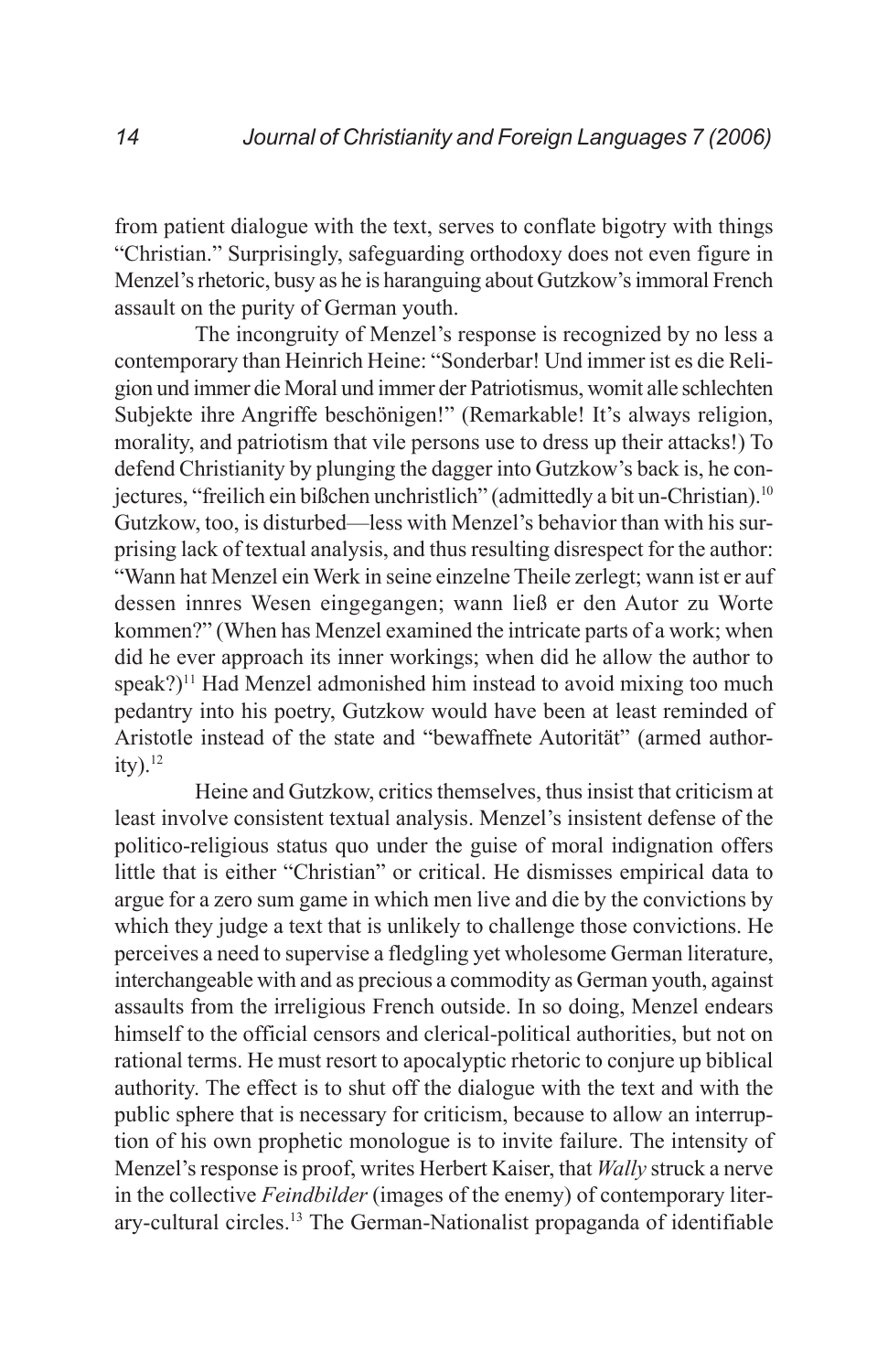scapegoats construed Francophiles and the Jews of Young Germany (Heine, Gutzkow) as non-German and non-Christian.<sup>14</sup> For the first time in literary history, Kaiser claims, the reactions to a novel showed how and which prejudices could be mobilized in a hurry to deflect criticism of the ideological center. The mixture of moral outrage, dogmatic watchfulness, and nationalistic imagery finds its literary parallel under National Socialism a century later.<sup>15</sup>

For a century and a half, the knee-jerk reactions of Menzel and his contemporaries held sway in the criticism of this "cold" novel. Theodor Mundt, for example, emphasized the novel's "raffinierte Kälte" (sophisticated coldness), while Ferdinand Gustav Kühne commented on its "kaltherzige Zerstörungsluft" (coldhearted air of destruction)16—here the morbidity of the text itself may play a role. In any event, the stigma that accompanied Gutzkow's writings was still apparent in a research review of 1976 that appraised his works as "unzulänglich" (inadequate).17 Nevertheless, not quite a century after Feodor Wehl's admiration in 1886—"Niemand hat die Bedürfnisse, Wünsche, Zielpunkte seiner Periode so klar erkannt, so tief ergriffen wie er" (No one else has realized so clearly and grasped so deeply the needs, wishes, and goals of his period)<sup>18</sup>—*Wally* became accessible in a Reclam study-edition in 1979 and is scheduled to appear as a hybrid text/CD critical edition in 2007, as Volume 4 of the *Erzählerische Werke* published by Oktober Verlag.<sup>19</sup> The fact that the novel will appear with texts documenting its reception underlines its value for most critics in sociohistorical rather than aesthetic currency. Recognized as perhaps more calculated than inspired, *Wally* is appreciated for revealing the struggle of practices and norms in a public sphere that gave rise to all manner of journals around 1830.20

Whatever the reasons for rescuing the novel from obscurity, a scholarly re-assessment should also alert us to the possibility of an alternative reading from a perspective more in tune with Christian practices. Might it be possible for a critic shaped by life in the Christian community to propose an alternative not only to harmful "Christian" readings, but also to what have become theoretically top-heavy readings—and, as will be shown, to sociohistorical readings that see characters only as representative and explainable? How, in other words, might one assess the proposal Mark Walhout has made "to evaluate a literary practice in faith, hope, and charity"?21 For his model of Christian literary scholarship, Walhout suggests traveling the same route taken by Christian institutions of higher learning,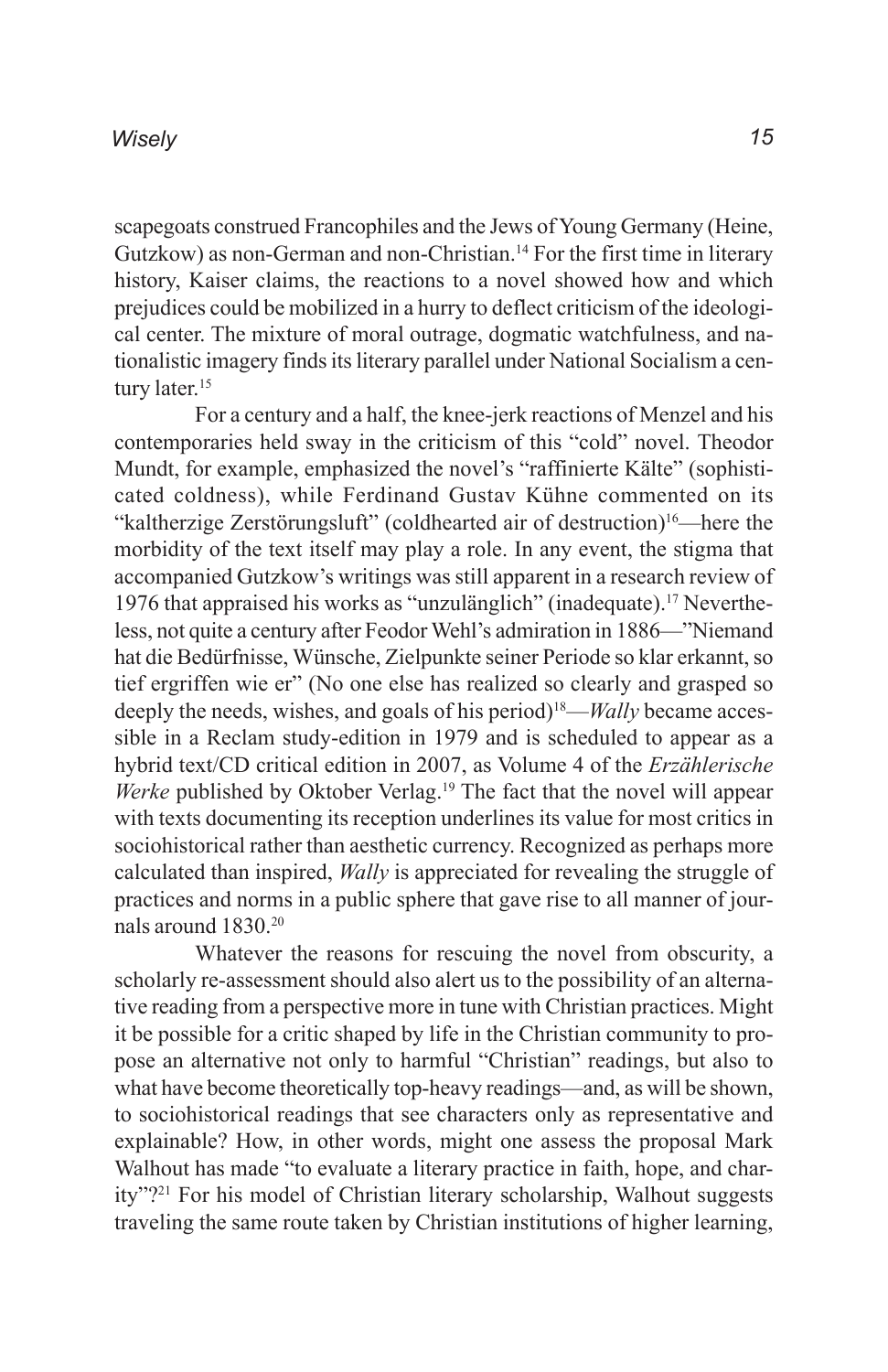as described in Nicholas Wolterstorff's history of their scholarship.22 Rather than adopting a posture of rhetorical confrontation, Walhout proposes "reflection on practice in the light of belief, in which certain Christian virtues play a role in interpretation."23 Rooted in the virtue of hope, for example, the Christian critic can participate in the transformation of society "in order to bring about *shalom*."<sup>24</sup> The suggested material for the critical examination is "the literature of the oppressed," and the suggested critical activity is the defense of those "whose flourishing is enabled or hindered by literary texts." Walhout suggests the term *orthopraxis* to describe the method of examining "the nature of the literary *practice* that has produced [them]—a practice which, because it is a form of action that makes other actions possible, has social consequences that advance or inhibit sha $l$ om $.25$ 

The understanding of shalom—Hebrew for "peace" or "well-being"—that Walhout takes for granted can be enriched by heeding the suggestions given by Roger Lundin and Susan V. Gallagher for how reading literature helps bring about shalom: "1) we are to cultivate the potentials of God's world; 2) we are to enjoy a world of delight; 3) we are to work for a world of physical sustenance and justice."<sup>26</sup> In some ways, shalom is already orthopraxis—a Judeo-Christian ethics where orthodoxy yields right praxis, which in turn shapes orthodoxy. It is the convergence of spirit and politics that springs from the mandates of citizenship in God's Kingdom. By spreading the Gospel of peace (Eph. 6:15), Christians are in the vanguard of the age to come, people "on the way" committed to the unity of all things in Christ.

Orthopractic critics would query texts and contexts (the milieus of author, text, and reception) for the presence and absence of those qualities, asking what practices are being advocated, and to what extent the text can contribute to the flourishing not only of its readers, but also of all groups affected by whatever forces are set in motion by the text. Rather than isolating doctrine from the practices it helps guide, one would be so informed by it as to defend the persons affected adversely in and by the text and its surrounding practices—one would focus attention on the tangible consequences of the text's reception. Indeed, one could advocate orthopraxis as a textual practice apprenticed to Jesus' style of revelatory confrontation, as recorded in John's Gospel, toward individuals such as Nicodemus, Zacchaeus, and the woman at the well. Noel Moules remarks: "We shine a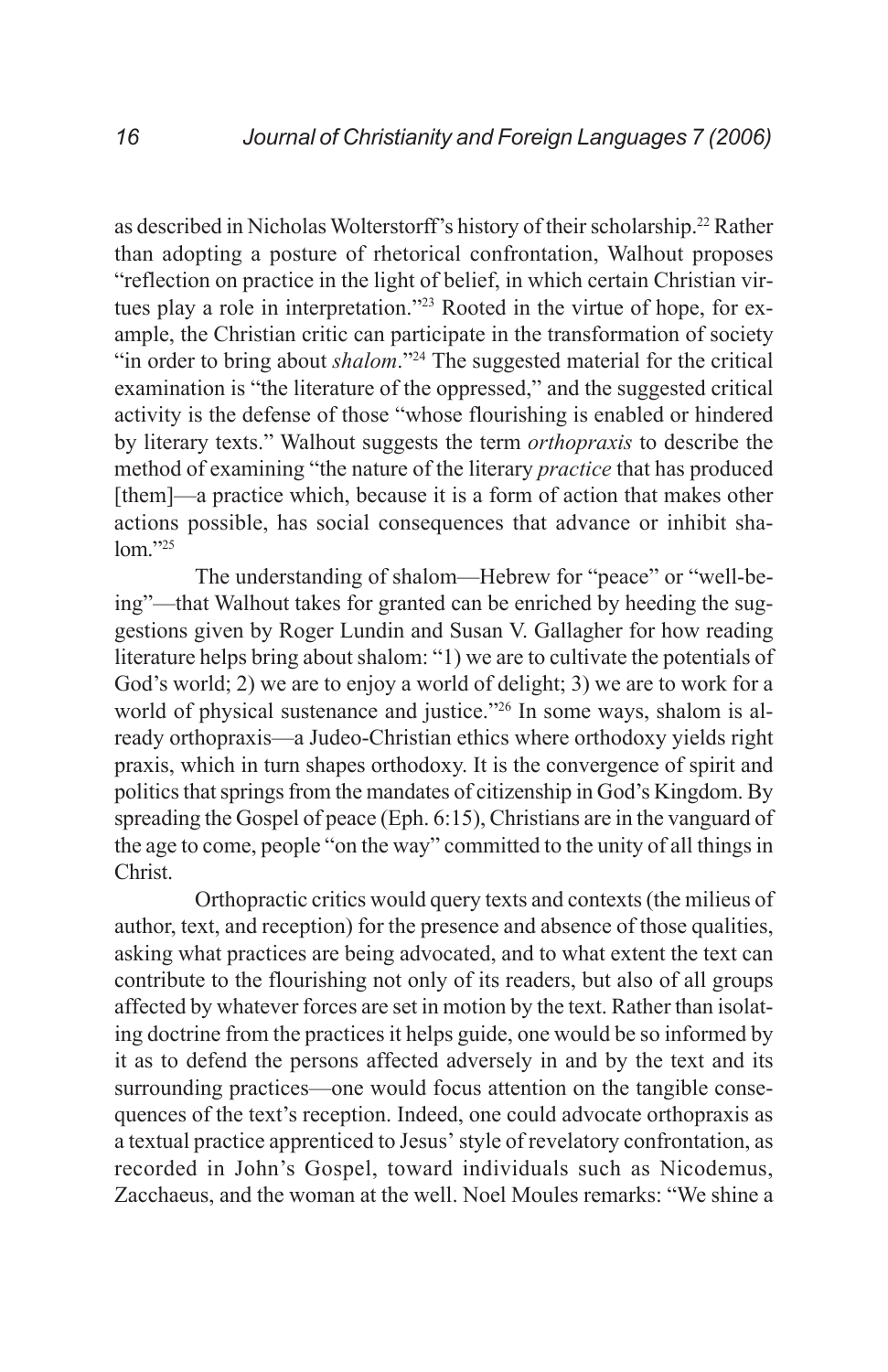light in the darkness to reveal it for what it is, rather than shouting into the darkness about darkness."27

By and large, Menzel's criticism meets few of these criteria. As shown, he is motivated by personal animosity toward his protégé to attack the text as an extension of its author; he confuses Christianity with German nationalism at the expense of everything French; he confuses virtue with German male youth; he projects his literary vendetta onto an apocalyptic screen of victor and vanquished, in which, as he writes, his boot crushes the head of the serpent warming itself in the manure of concupiscence  $(283).^{28}$ 

Shining a light on the text to reveal lightness or darkness must overlap with those critical views calling for engagement with the text. What are the ramifications of orthopraxis for the text itself and the context in which *Wally* was written and received? What emerges from a patient reading of the text informed by the concerns of shalom? Several themes invite reflection: the aristocracy, particularly the Parisian version described by Gutzkow as superficial and money-obsessed, which has formed Cäsar and Wally but leaves them unsettled; the figure of Luigi as negative exemplar driving his brother Jeronimo to ruin, a poor soul whom, despite depicting him sympathetically and with humor, Gutzkow consigns to death by obsession; the problematic aspects of "life" and spontaneity championed by Young Germany and manifested in the novel; the issue of emancipation for women as embodied by Wally, by Delphine as the idealized personification of sensuality, and by Wally's literary predecessors such as Friedrich Schlegel's *Lucinde* (1799) and George Sand's *Lélia* (1833);<sup>29</sup> the relation of that emancipation to Wally's doubt and despair; the underlying motivation and strategy of Gutzkow's attack on Christianity; and finally a study of the reception of novel via the ideological battles it unleashed,<sup>30</sup> involving the attempt to read Gutzkow on his own terms.<sup>31</sup> Many of these aspects, addressed already in the research, could be revisited productively by orthopraxis.<sup>32</sup>

The present focus singles out the character of Cäsar for analysis. In him, as the following remarks show, shalom is glaringly absent. It is worth considering how readers recognize and interpret this absence. Either we identify Cäsar's frozen virtue because Gutzkow has successfully depicted him as a negative role model, or we notice Gutzkow's failure to present Cäsar as a believable, perhaps even admirable counter-hero. Few readers would wish to identify with Wally's growing despair, let alone call it a longed-for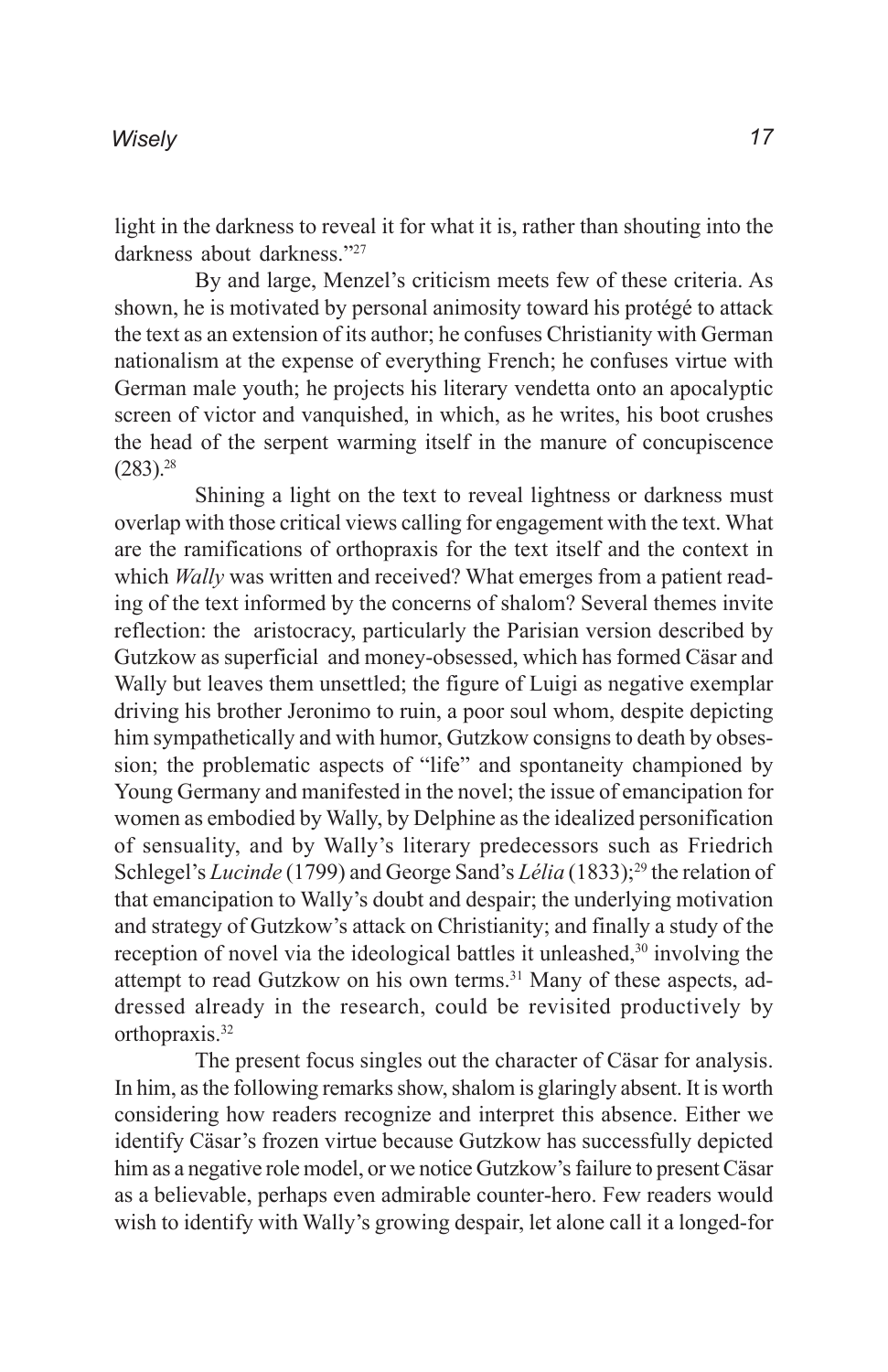condition of shalom; Cäsar's cynicism produces a similar effect. After all, the accusations of irreligion, frivolity, and immorality of which Menzel accuses Gutzkow derive largely from the reader's reception of Cäsar. While readers are neither encouraged directly to flourish nor to take Cäsar as a warning how not to bring about shalom, the more astute among them could nevertheless view him as a negative role model, in spite of Gutzkow's intentions. Ultimately the text could serve, in the right hands, as a negative treatise on virtue.

Gutzkow, who admits to transplanting something of his own "Seelenstimmung" (soul condition) into Cäsar's mannerisms,<sup>33</sup> describes Cäsar as cynical, unchangeable, no longer curious, prematurely old, and defined by an unceasing movement to keep boredom at bay, with "zerstreut" (distracted) describing the permanent condition for which he strives. Wally's impressions of him are that he is unnatural (12), his theories depend on his goals (12), and he has no interest in anything except as a catalyst for momentary pleasure (15). "Das Schöne, Wally, ist immer das Überraschende" (What is beautiful, Wally, is always that which surprises us) (20): with this sentence he implicates his own impressionism and lack of commitment. For Cäsar, nothing is left to discover or look forward to except the surprises he attempts to fashion out of his tired cynicism. "Cäsar's training was finished," reads one of the earliest descriptions:

> Was er noch in sich aufnahm, konnte nur dazu dienen, das schon Vorhandene zu befestigen, nicht zu verändern. . . . Er hatte einen ganzen Friedhof toter Gedanken, herrlicher Ideen, an die er einst glaubte, hinter sich. . . . Er war reif, nur noch formell, nur noch Skeptiker: er rechnete mit Begriffsschatten, mit gewesenem Enthusiasmus.

> (What he still took in could only serve to solidify what was already there, not to change it. . . . He had behind him an entire graveyard of dead thoughts and fabulous ideas in which he had once believed. . . .He was mature, formal, nothing but a skeptic: he dealt with the realm of conceptual shadows and a one-time enthusiasm.)

A situation preventing Cäsar from self-observation would be fatal, remarks the narrator (33). The result is the condition of "Desenganno":35 a resignation pronounced by ironic distance and frivolous manipulation of people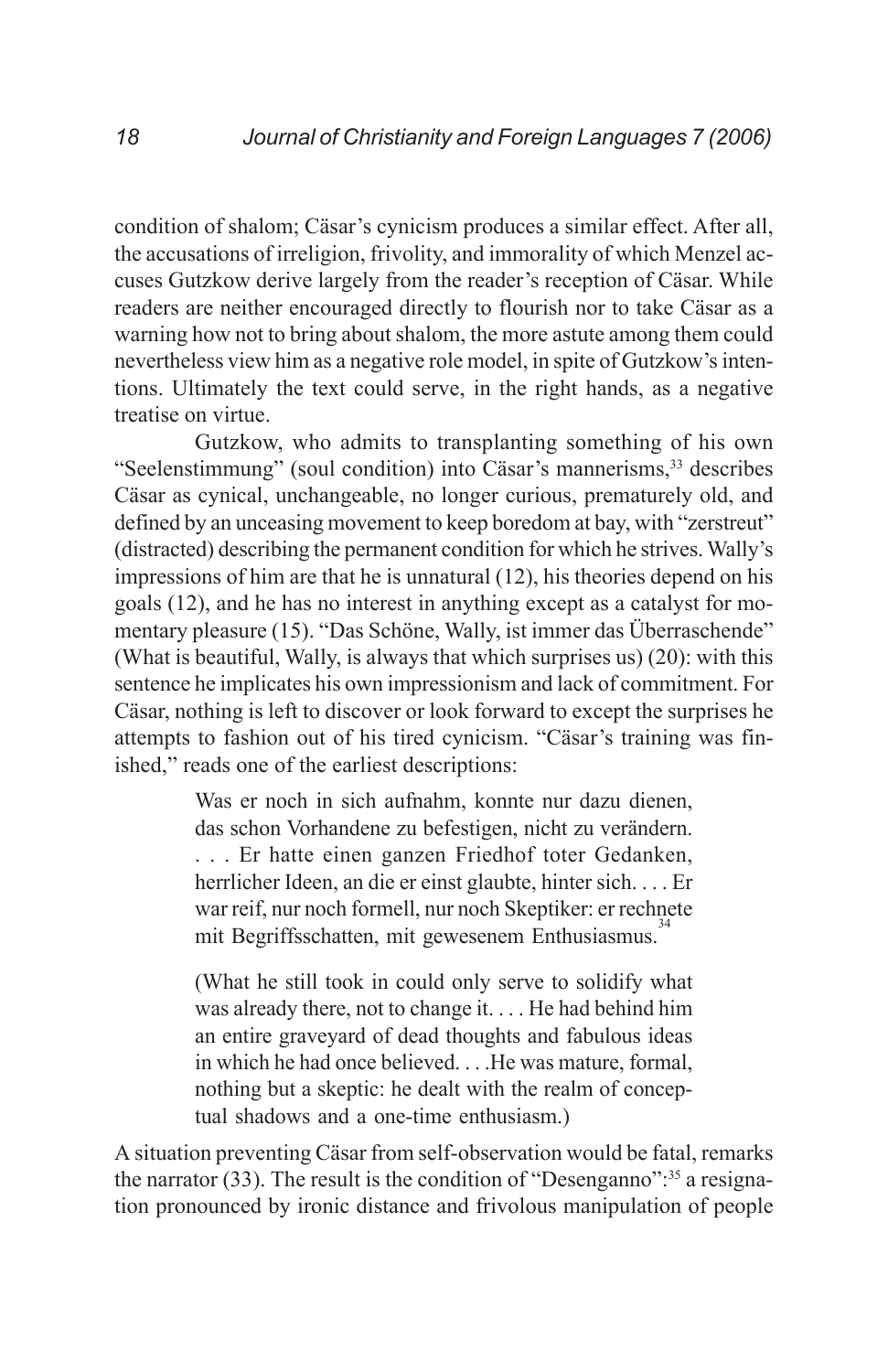and beliefs. This is the territory of the "Spätling," as Günter Heintz calls him, who is typified by his lack of spontaneity and naturalness.<sup>36</sup>

Contrasted with Luigi, however, who uses Wally as the bait to drive his brother mad and make Jeronimo's money his own, Cäsar appears briefly commendable. His defense of Jeronimo and rescue of Wally from Luigi's machinations is nothing short of chivalrous. "Cäsar war unermüdlich," reports the narrator, "den Ruf seiner Freundin wiederherzustellen und die öffentliche Meinung über sie zu berichtigen" (Cäsar was tireless in reestablishing the reputation of his friend and correcting public opinion about her) (81). Cäsar's good deeds are nonetheless only briefly commendable, only temporarily redemptive, because they originate in self-interested moods. A more accurate measure of his character is the narrator's remark that even though Wally has entered Cäsar's affections, he is driven by vanity to conquer this "phenomenon." If he is on his knees before her, it is to enjoin her affections, not her commitment. Gutzkow makes Cäsar a mouthpiece for the viability of the "human" as a means for mutual recognition between Cäsar and Wally. On this plane, high above conventional attractions reliant upon appearances and flirting, Gutzkow/Cäsar has little patience for conventional manners harboring shame. In other words, because he wants to harvest the bounty of beauty available to him now, he calls for the barriers between the sexes to tumble. This entreaty, he insists, has nothing to do with differences of gender  $(33-34)$ .

Admittedly, character examination of this sort runs the risk of shading over from criticism into sophistry. This would be the objection against removing characters from their contexts in order to judge them as though they were not authorial constructs, but real people. An opposite, sociohistorical danger, however, is to freeze characters into playing only representative roles. Such is the view of Günter Heintz, mentioned above, who regards Cäsar as an epochal cynic born into an era that has exhausted intellectual and spiritual experiences and can only dole out resignation.37 To overcome his ennui, Cäsar has converted the rule "Liebe deinen Nächsten!" (Love your neighbor!) into "Lebe deinen Nächsten!" (Live your neighbor!)<sup>38</sup> The problem with this view is that there is no such thing as an epochal experience that would apply in an undifferentiated way to individuals across the board and excuse them from pursuing shalom. Is Metternich's suppression the sole source of the belief that egoism is appropriate so long as one does not harm one's neighbor? The potential friction between orthopraxis and a sociohistorical approach arises if characters "representa-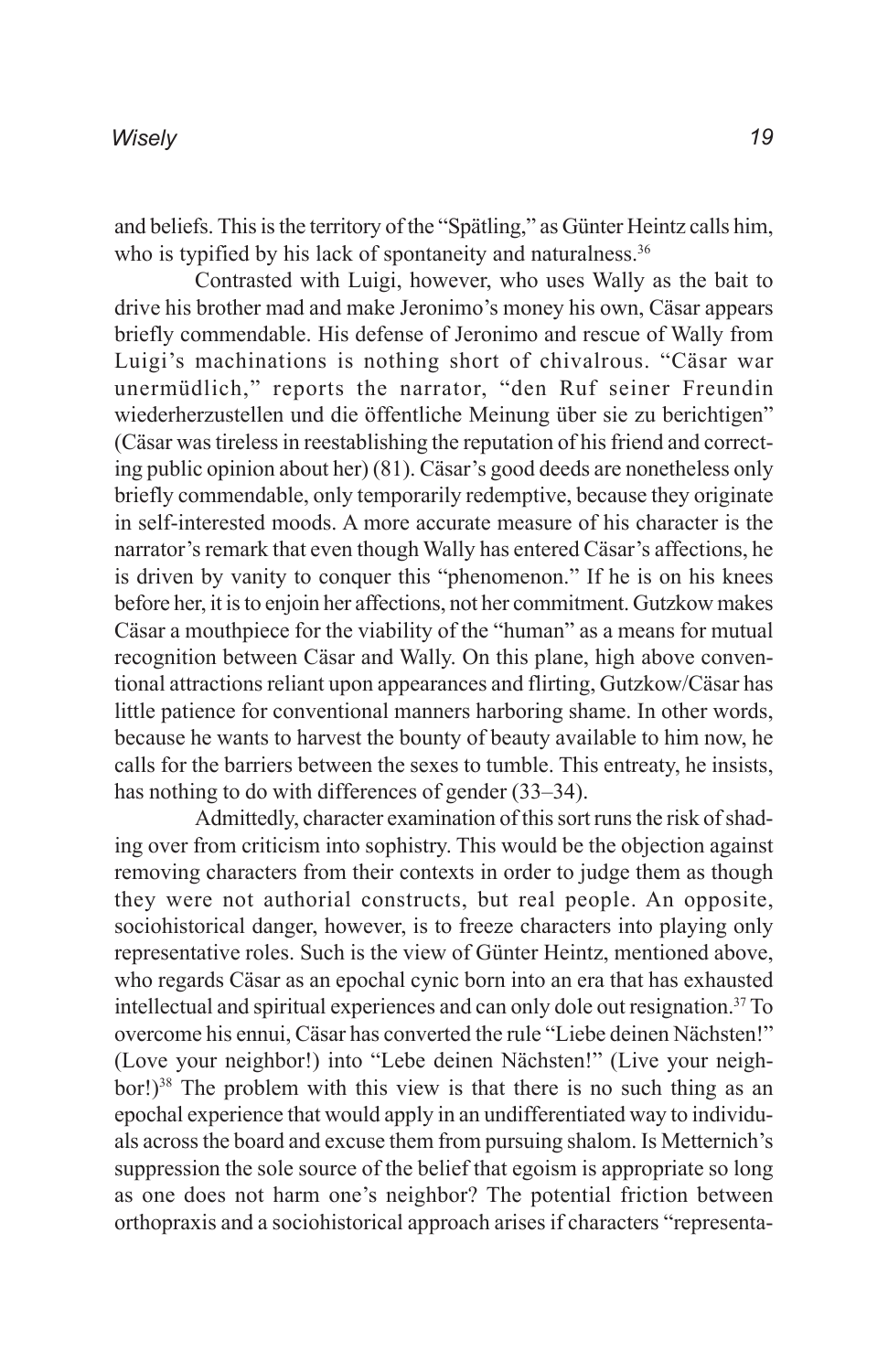tive of their time" are forgiven their (albeit fictional) responsibility. If avoidance of the good is explained away as epochal resignation, then fiction (where it matters least, because characters aren't "real"), biography (where it matters more), and reader response (where it matters most) are insulated from claims of accountability. Any criticism, orthopraxis included, should acknowledge empirical categories but reject the notion that epochal trends are merely descriptive. Scholars can be so intent on rescuing an author from neglect that they withhold comment on the true scoundrels into whom he or she has breathed life.

There can be no doubt that sociohistorical explanations of Cäsar's behavior are helpful, but an understanding of orthopraxis makes clear that individuals require more than social, political, and economic emancipation. Claiming the necessity of spiritual emancipation does not mean dismissing Christianity in the belief that it has failed. In Cäsar's case, emancipation may mean the recovery of hope: that virtue preyed upon by boredom. Hope is what underlies the Christian's interpretation: it is the bright light that illuminates the text to enable the discovery, if need be, of hope's own historical absence. Hope, too, can help gauge shalom without mistaking characters for real people. Given that texts are ethical exercises—vicarious dry runs for a reader's own actions—it is instructive to consider how one should live with hope either through emulating or avoiding how characters come to make their decisions and act upon them. The contention here is that examining characters in terms of virtue opens up readings hitherto considered abjectly subjective. In addition, bringing a virtue analysis to bear upon the context of the text can shed light on what factors were causing dysfunction or success. What factors are responsible for the relative presence and absence of courage, for example? In what ways might there be, even under absolutism, courageous alternatives to a form of provocation that aims at offending and injuring? How might one write about emancipation with hope instead of despair? Or can despair, when read by those driven by shalom, signal the presence of hope through its very absence?

These conjectures make more sense when applied concretely to Cäsar: one no longer teachable, precisely when he stands to benefit from *Bildung*. The metaphor of movement enlisted as a characteristic of Young Germany no longer describes the skill involved in escaping the censor, but instead the anxious need to escape the boredom of self. Interestingly enough, it is another movement, the *status viatoris*, that the theologian Joseph Pieper uses a century after *Wally*'s appearance to describe the "not yet"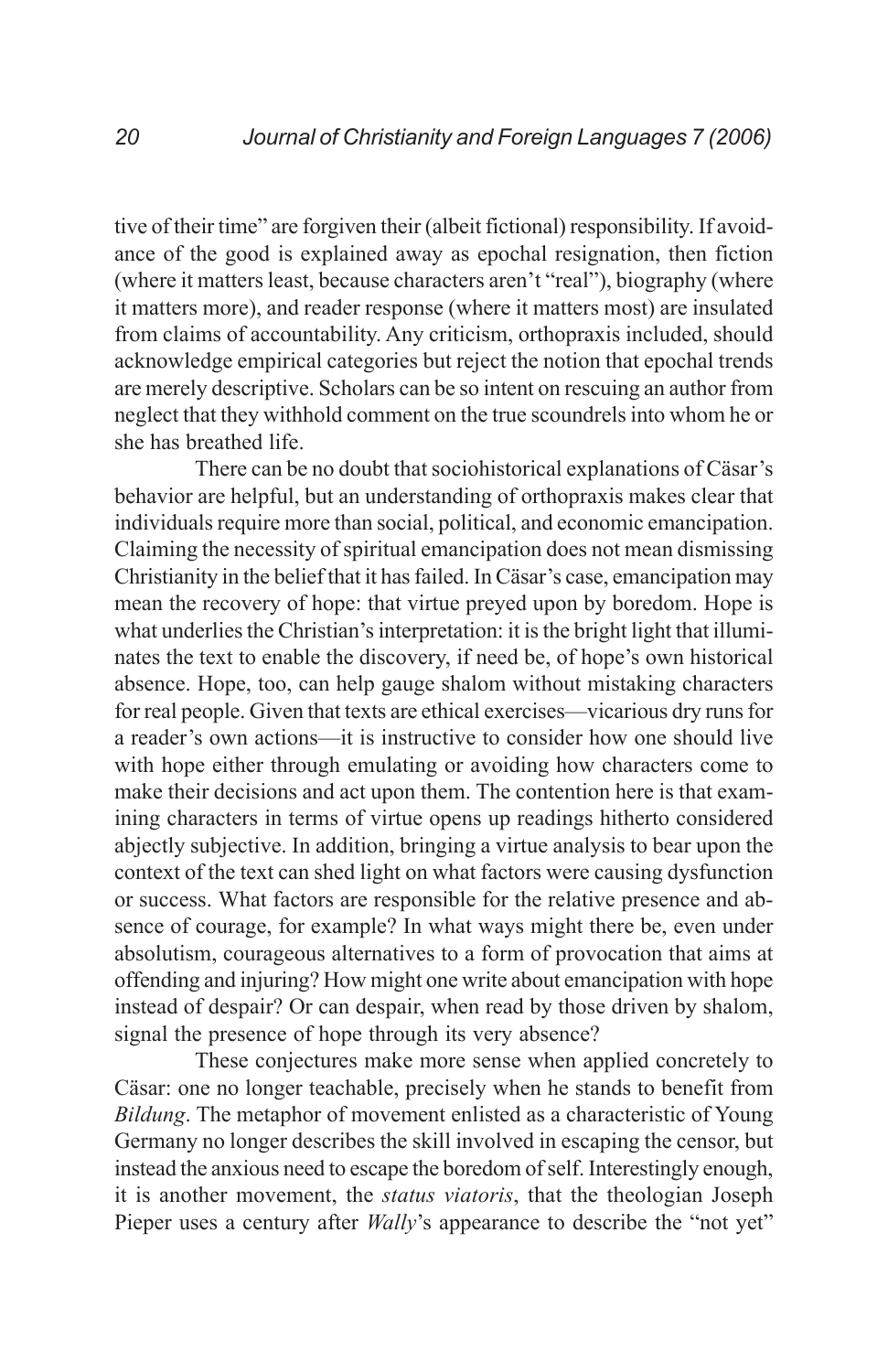that identifies the pilgrim on the way.39 Seen thus, the nihilistic orientation at the heart of Cäsar (he disdains even the melodic movement of music) parts ways with what Pieper insists is "the proper movement of natural being, which is always directed toward a good."<sup>40</sup> It may be necessary to discourage the impatient movement of *praesumptio*, which Pieper calls the "already" that is "the perverse anticipation of the fulfillment of hope."41 The vocabulary of hope thus offers an alternative to a purely empirical description of Cäsar's presumption—and Wally's despair, for that matter—which insists on the non-fulfillment of hope.

It is easy to agree with Herbert Kaiser's comment that Cäsar tells Wally his horrible tales of despairing lovers because he is bored. In Kaiser's view, boredom that gives rise to play, especially in the sense of gambling, frequently avoids the question of responsibility, but is anchored principally in society.42 Cäsar and Wally are studied players in every respect: in conversation, with each other, with their gender-specific roles. By attributing Cäsar's boredom to Metternich's prevention of action in the public sphere, however, Kaiser turns Cäsar from villain into victim. Wally receives a similar pardon from responsibility by being shut out of the realm of male political action. Even though Young Germany has claimed a public space for liberated movement, the "play" must remain private and employed against boredom.

The ennui experienced by Young Germany, preserved in Gutzkow's Cäsar, can be explained, but not excused sociologically. The point is not to trump other readings of the text, but to introduce it to orthopractic sensibilities. One can note with Gutzkow, for example, that restoration practices such as censorship and police control perpetuated the unity of church and state in the public name of morality and God, shrinking individual and collective freedoms for the sake of the privileged. Without a doubt, Menzel's moral pretense makes the ironic vigilance, iconoclasm, and constant movement of Young Germany appealing by contrast. It is never a good idea to stifle criticism of the ideological center, as Menzel tried to do, in order to avoid the prospect of universal emancipation. Even so, shalom offers a standard of hoped-for emancipation by which to appraise the kind of anarchy espoused by Cäsar. Seen through the eyes of faith, the boundary between order and suppression is no longer merely in the eye of the beholder. Christians are charged to work to end suffering, restore balance, and foster the unity of all creation, and this charge should infuse their reading of **literature**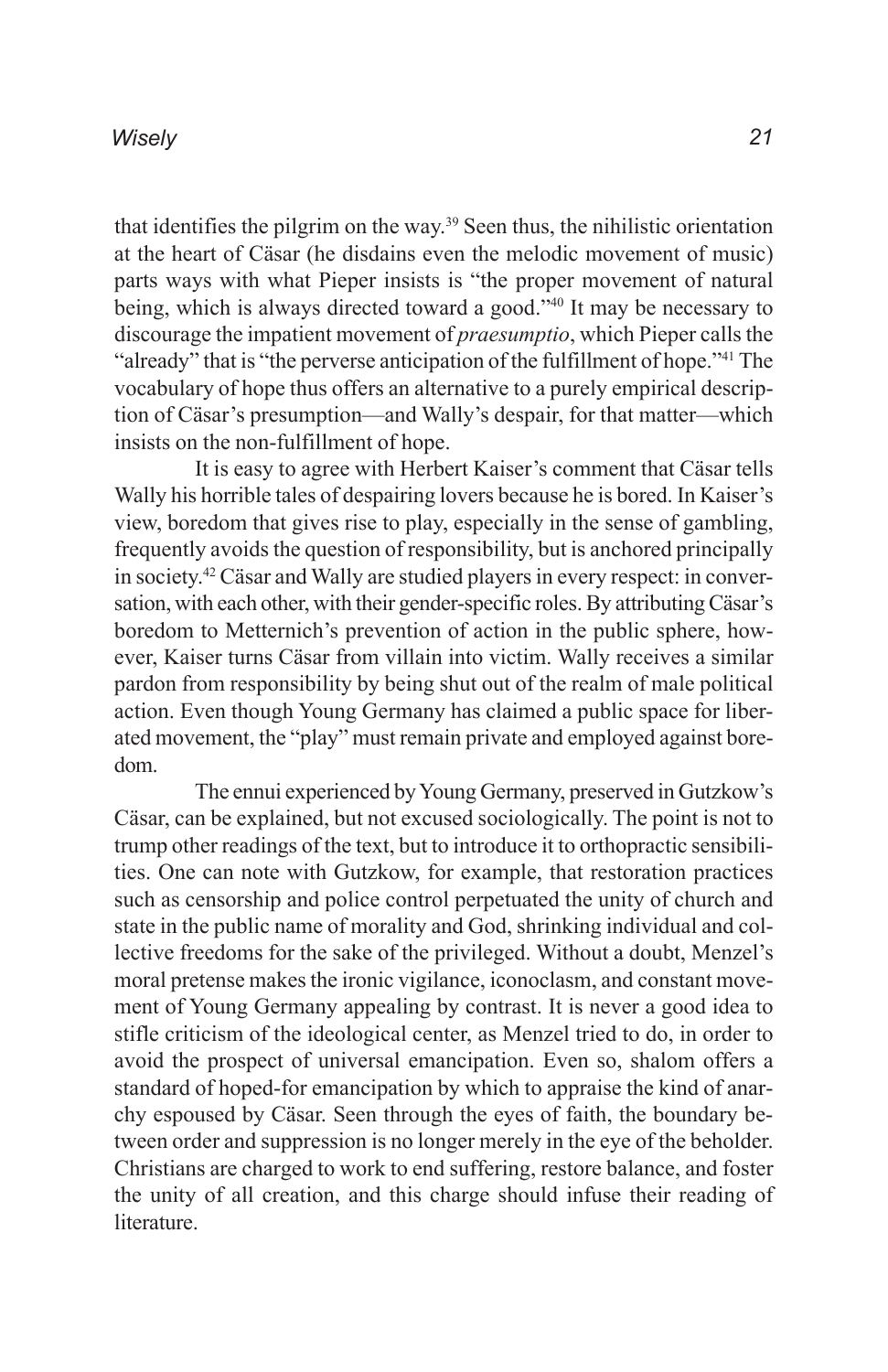*Wally, die Zweiflerin* is difficult to digest both for those who believe God has abandoned the world to despair, and for those who believe God has not. The concern here has been to propose a Christian reading that refuses to conflate Christianity and bigotry at the expense of author, text, and audience. Much more, concerns of shalom can be seen to apply even to works banned during their time, and to suggest the beginnings of virtue vocabulary with respect to Cäsar. Using the vision of orthopraxis proposed by Walhout, one can conclude that to the extent that Young Germany works toward universal emancipation, it is closer to shalom than is Restoration politics. Its attempts to articulate some manner of liberation come, however, at the cost of the hope that must accompany the Christian's position between the already and the not yet. Orthopraxis insists that neither Gutzkow nor his creations can claim emancipation by ignoring other aspects of human wellbeing essential to the movement toward ultimate redemption in Christ. In its better moments, ecclesial movement shares the desire of the Young German movement to overthrow oppression, identifying the last that should become the first in this lifetime—not, as Heine writes disparagingly, "erst am Jüngsten Tage, im Himmel" (for the first time at the Last Judgment, in heaven).43 The church sets its sights on an emancipation that outlasts every earthly regime.

## **NOTES**

1 Qtd. in Jost Hermand, "Nachwort," *Das Junge Deutschland. Texte und Dokumente* (Stuttgart: Reclam, 1966), 369–391, here 375.

2 Hermand, 369.

3 Herbert Kaiser, "Karl Gutzkow: *Wally, die Zweiflerin* (1835)," in *Romane und Erzählungen zwischen Romantik und Realismus. Neue Interpretationen*, ed. Paul Michael Lützeler (Stuttgart: Reclam, 1983), 183–201, here 184.

4 Karl Gutzkow, "Vorrede," *Wally, die Zweiflerin*, rev. ed. (Frankfurt a. M.: n. p., 1852), reprinted in Gutzkow, *Wally, die Zweiflerin*, ed. Günter Heintz (Stuttgart: Reclam, 1979), 133–148, here 142.

<sup>5</sup> Wolfgang Menzel, "Wally die Zweiflerin. Roman von Karl Gutzkow," reprinted in Karl Gutzkow, *Wally die Zweiflerin* (1979), 274–291, here 277. I provide dates and reprint information here; original dates and sources for writings surrounding the publication of Wally can be found in the "Verzeichnis der Folgepublikationen zu *Wally*" (Index of Publications Pertaining to *Wally*) on pp. 436–441 of Heintz's 1979 Reclam edition.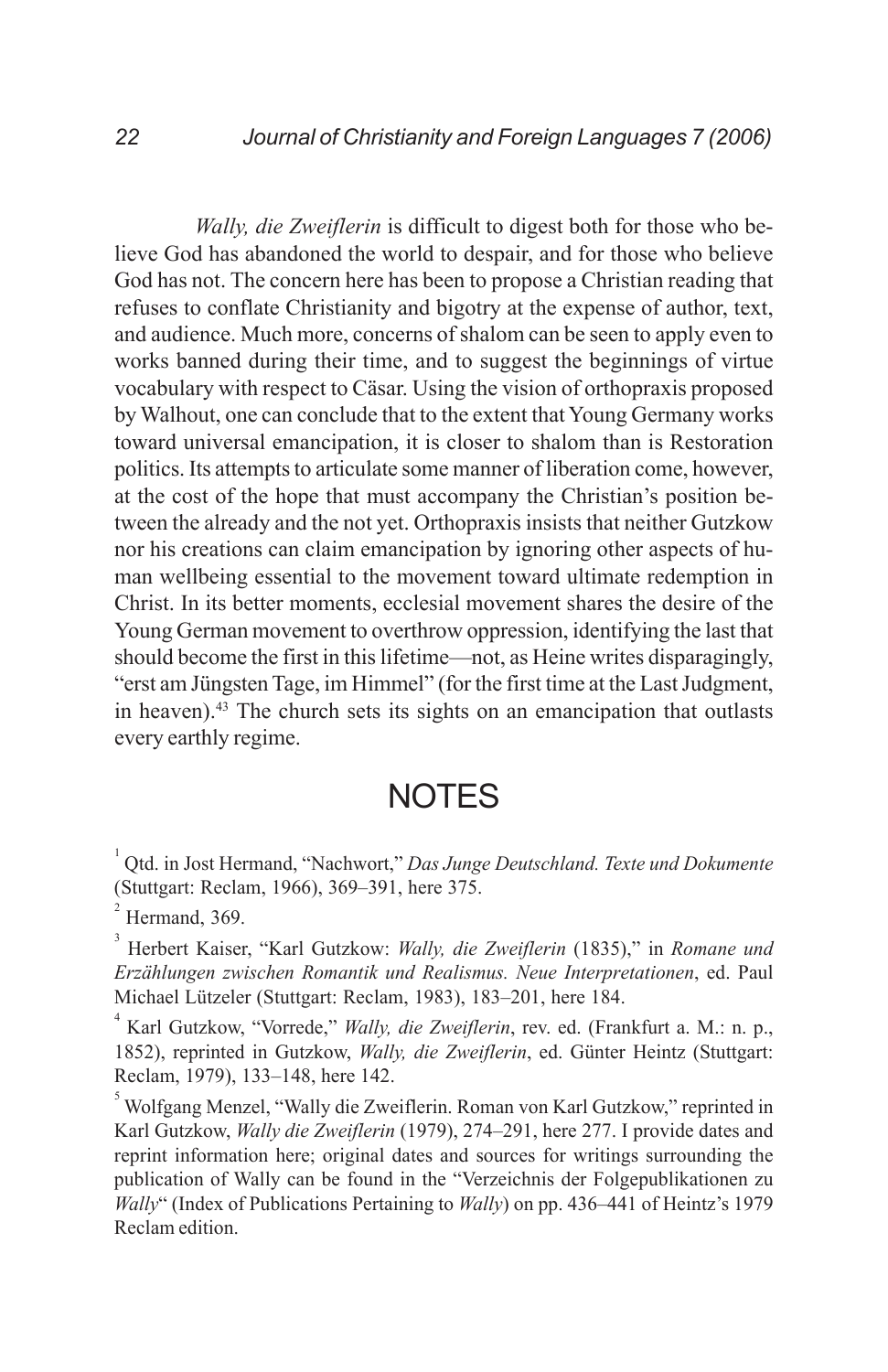#### *Wisely*

6 Wolfgang Menzel, "Drei Abfertigungen des Dr. Gutzkow" (1835), reprinted in Hartmut Steinecke, *Literaturkritik des Jungen Deutschland: Entwicklungen, Tendenzen, Texte* (Berlin: E. Schmidt, 1982), 41–64, here 43.

7 Menzel, "Drei Abfertigungen," 44.

8 Menzel, "Drei Abfertigungen," 46.

9 Menzel, "Drei Abfertigungen," 49–50, 52.

<sup>10</sup> Heinrich Heine, "Über den Denunzianten," Sammelte Werke VIII (Leipzig: 1910f), 11–15, 22–25, qtd. in *Das Junge Deutschland. Texte und Dokumente*, ed. Jost Hermand (Stuttgart: Reclam, 1966), 66–72, here 67.

11 Karl Gutzkow, "Vertheidigung gegen Menzel—Berichtigung einiger Urtheile im Publikum" (1835), reprinted in Steinecke (1982),70–85, here 77.

12 Gutzkow, "Appellation an den gesunden Menschenverstand. Letztes Wort in einer literarischen Streitfrage" (1835), reprinted in

Heintz (1979), 148–162, here 150.

 $<sup>13</sup>$  Kaiser, 184.</sup>

 $<sup>14</sup>$  Kaiser, 185.</sup>

 $15$  Kaiser, 186.

<sup>16</sup> Theodor Mundt, "Wally, die Zweiflerin. Roman von Karl Gutzkow. Mannheim: C. Löwenthal, 1835" (reprinted in Heintz [1979] 300–303, here 301), and Ferdinand Gustav Kühne, "Gutzkows neueste Dichtung" (reprinted in Heintz [1979] 326– 329, here 327).

<sup>17</sup> Volkmar Hansen, "'Freiheit! Freiheit! Freiheit!' Das Bild Karl Gutzkows in der Forschung; mit Ausblicken auf Ludolf Wienbarg," in *Literatur in der sozialen Bewegung. Aufsätze und Forschungsberichte zum 19. Jahrhundert*, ed. Alberto Martino (Tübingen: Max Niemeyer, 1977), 488–542, here 489.

18 Feodor Wehl, *Das Junge Deutschland. Ein kleiner Beitrag zur Literaturgeschichte unserer Zeit* (Hamburg: Richter, 1886), 103, qtd. in Heinz, "Nachwort," 461.

19 The 1997 plan for a commentated digitalized complete works is producing results; for available works, see http://www.gutzkow.de/. For the publishing trajectory of the complete works by Oktober Verlag, see http://www.oktoberverlag.de/ gutzkow\_editionsplan.

<sup>20</sup> See Peter Uwe Hohendahl, "Literary Criticism in the Epoch of Liberalism," *A History of German Literary Criticism, 1730–1980*, ed. Hohendahl (Lincoln: U of Nebraska P, 1988), 179–276, here 193.

21 Mark Walhout, "Critical Theory," *Contemporary Literary Theory: A Christian Appraisal*, ed. Clarence Walhout and Leland Ryken (Grand Rapids: Eerdmans, 1991), 271–291, here 290.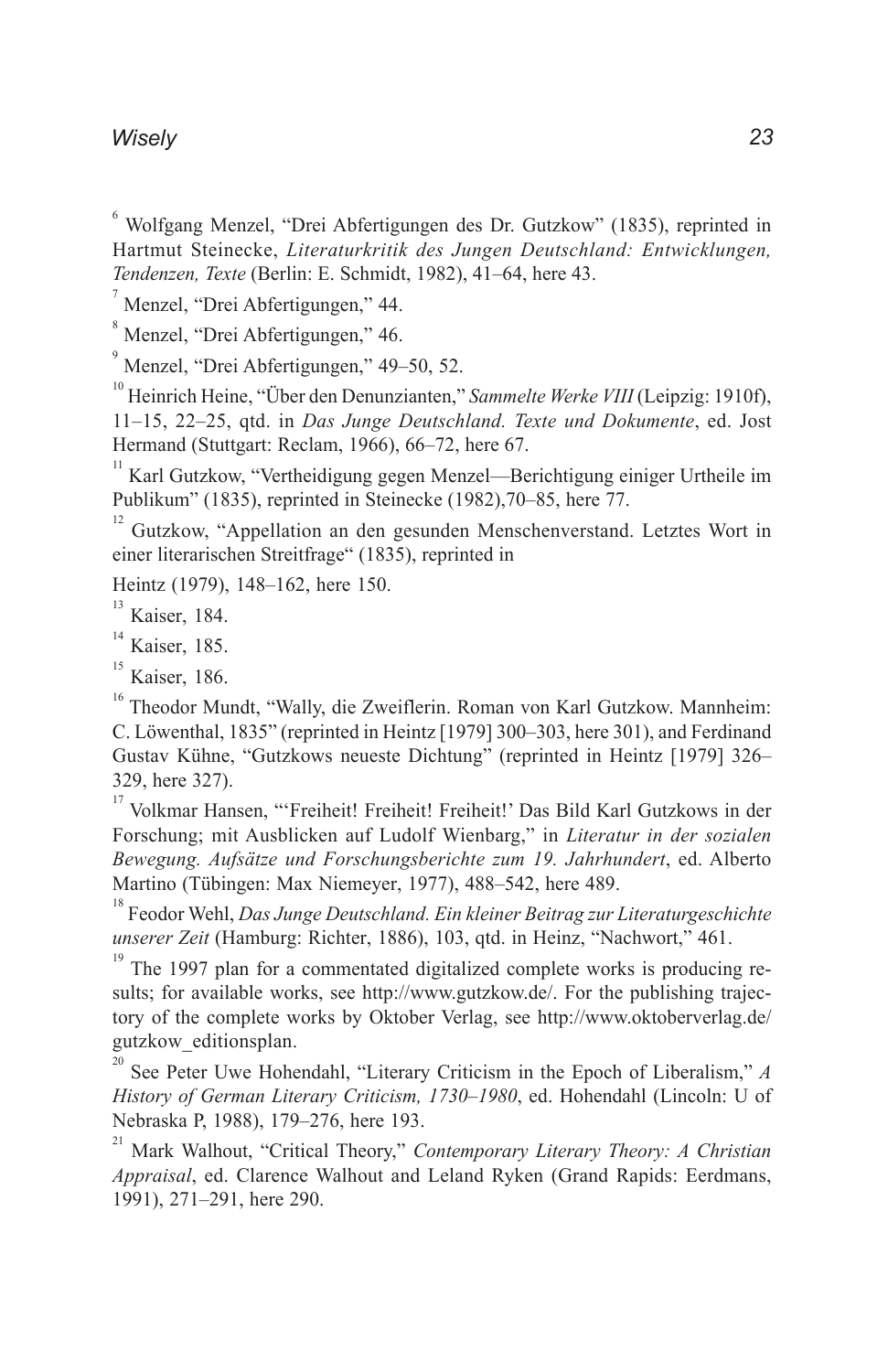Nicholas Wolterstorff, "The Mission of the Christian College at the End of the 20th Century," *The Reformed Journal* (June 1983), 14–18.

 $23$  Walhout, 290.

 $24$  Walhout, 289.

 $25$  Walhout, 289.

26 Susan Gallagher and Roger Lundin, *Literature through the Eyes of Faith* (San Francisco: Harper & Row, 1989), 44.

<sup>27</sup> "The Gospel of Peace: An interview with Noel Moules,"originally published in *Anabaptism Today,* Issue 2, February 1993. http://www.anabaptistnetwork.com/ book/view/183. Accessed 6 September 2005.

 $2<sup>28</sup>$  Surely we would misconstrue this strident-style criticism if we made it a characteristic of Menzel's milieu, however. Wilhelm Wagner is one contemporary of Menzel who berates him for overstepping the bounds of criticism and putting personal hostilities above a judgment of this "etwas leichtfertig hingeworfenen, aber doch geistreich geschriebenen Roman, dem man in ästhetischer Hinsicht manchen Vorwurf machen könnte" (somewhat thrown-together superficial novel, albeit clever, which one could accuse of this or that aesthetic shortcoming). See Wilhelm Wagner, "Literatur" (1835), reprinted in Heintz (1979), 298.<br> $^{29}$  These investigations are M. Kay Flavell. "Work

Three investigations are: M. Kay Flavell, "Women and Individualism. A Reexamination of Schlegel's *Lucinde* and Gutzkow's *Wally die Zweiflerin*," *Modern Language Review* 70 (1975): 550–566; Martina Lauster, "Lucinde's Unfinished Business: Women and Religion in Gutzkow's Works," in *Das schwierige Jahrhundert. Germanistische Tagung zum 65. Geburtstag von Eda Sagarra im August 1998*, ed. Juergen Barkhoff et al., 427–442 (Tübingen: Niemeyer, 2000); and Inge Rippmann, "'. . . statt eines Weibes Mensch zu sein'. Frauenemanzipatorische Ansätze bei jungdeutschen Schriftstellern," *Das Junge Deutschland*. *Kolloquium zum 150. Jahrestag des Verbots vom 10. Dezember 1835, Düsseldorf, 17.–19. Februar 1986*, ed. Joseph A. Kruse and Bernd Kortländer, 108–133 (Hamburg: Hoffmann and Campe, 1987).

30 Ruth-Ellen Boetcher-Joeres, "The Gutzkow-Menzel Tracts: A Critical Response to a Novel and an Era," *Modern Language Notes* 99 (1973), 988–1010; Peter Stein, "Probleme der literarischen Proklamation des Politischen: Karl Gutzkow im Jahre 1835," in Hermand (1987), 134–154; Joseph A. Kruse, "Gutzkows Wally und der Verbotsbeschluß," in Hermand (1987), 39–50; Ingrid and Günter Oesterle, "Der literarische Bürgerkrieg: Gutzkow, Heine, Börne wider Menzel. Polemik nach der Kunstperiode und in der Restauration," in *Demokratisch-revolutionäre Literatur in Deutschland: Vormärz*, ed. Gert Mattenklott and Klaus R. Scherpe, 151–185 (Kronberg/Taunus: Scriptor, 1974); and Erwin Wabnegger, *Literaturskandal: Studien zur Reaktion des öffentlichen Systems auf Karl Gutzkows Roman "Wally, die Zweiflerin" (1835–1848)* (Würzburg: Königshausen & Neumann, 1987).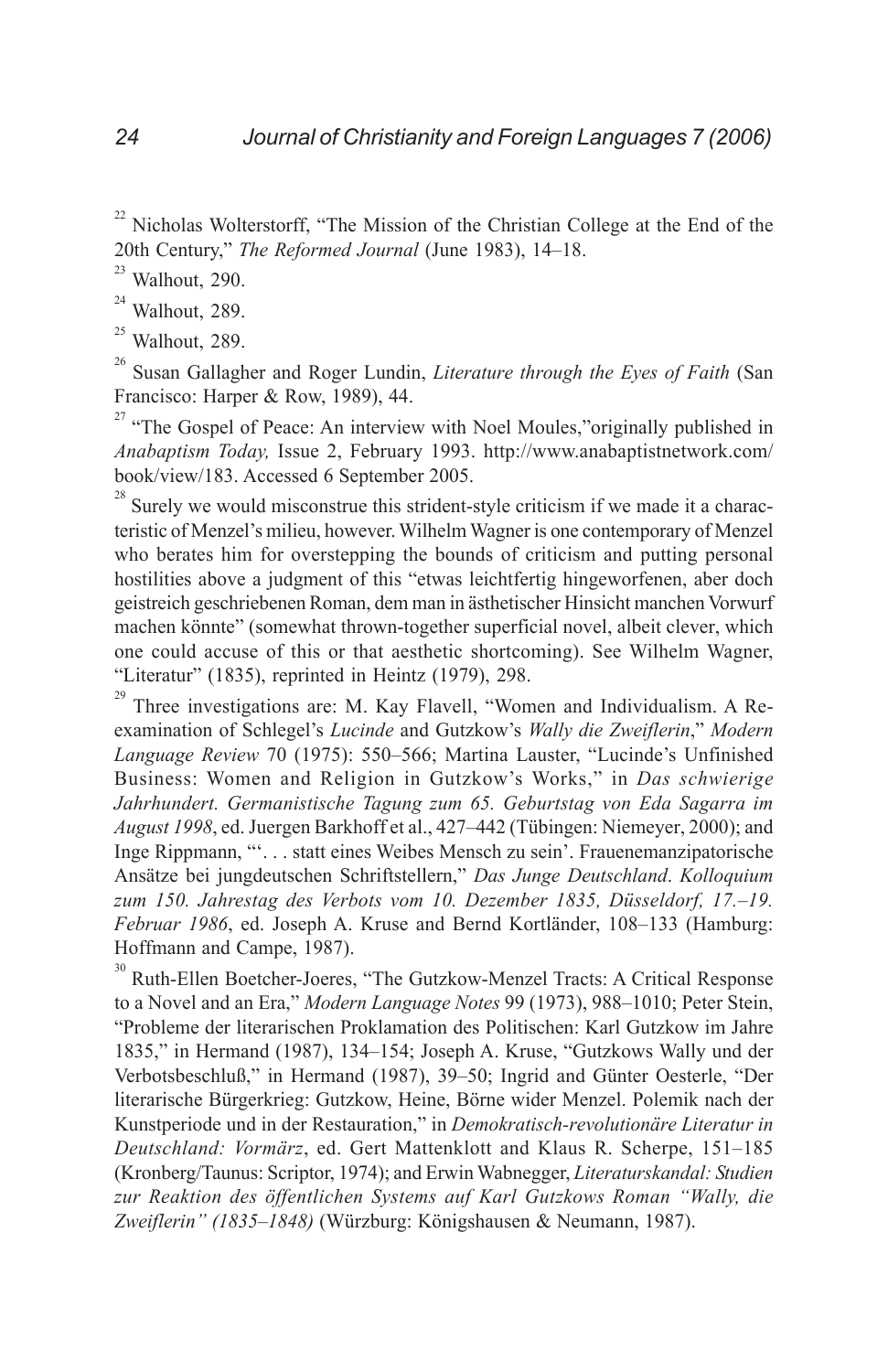### *Wisely*

31 Hansen, 539. This has been done by, among others, Kaiser and Olaf Briese, "'Kannibalische Menschheit': Gutzkows Roman *Wally, die Zweiflerin* im Lichte seiner philosophischen und literarischen Quellen," *Wirkendes Wort* 42:3 (1992): 430–439.

<sup>32</sup> To touch upon only one in passing: one of the most convincing arguments for wholeness is Inge Rippmann's discovery that in Young German discourse images of young and attractive women overpower themes of maternity, aging, neglect, economic misery, or political isolation. Whatever one calls it, Rippmann is summoning arguments for orthopraxis by showing the absence of justice extended toward one social group. See Rippmann, 114–115.

<sup>33</sup> Gutzkow, "Appellation an den gesunden Menschenverstand," reprinted in Heintz (1979), 148–162, here 152.

34 Gutzkow, *Wally*, 6.

35 Ernst von Feuchtersleben, *Diätetik der Seele* (Vienna, 1842), VIII, qtd. in Heintz, "Nachwort" (1979), 459.

 $\frac{36}{37}$  Heintz, 459.

Heintz, 459.

38 Gutzkow, *Wally*, 14.

39 Joseph Pieper, "On Hope" (trans. Mary Frances McCarthy), in *Faith, Hope, Love* (San Francisco: Ignatius, 1997), 98.

Pieper, 97.

- $41$  Pieper, 113.
- 42 Kaiser, 192.

<sup>43</sup> Otd. in Hermand, "Nachwort" (1987), 381.

## **BIBLIOGRAPHY**

Boetcher-Joeres, Ruth-Ellen. "The Gutzkow-Menzel Tracts: A Critical Response to a Novel and an Era." *Modern Language Notes* 99 (1973): 988–1010.

Briese, Olaf. "'Kannibalische Menschheit': Gutzkows Roman *Wally, die Zweiflerin* im Lichte seiner philosophischen und literarischen Quellen." *Wirkendes Wort* 42:3 (1992): 430–439.

"Editionsprojekt Karl Gutzkow." 30 December 2005, http:// www.gutzkow.de/.

Feuchtersleben, Ernst von. *Diätetik der Seele*. Vienna, 1842.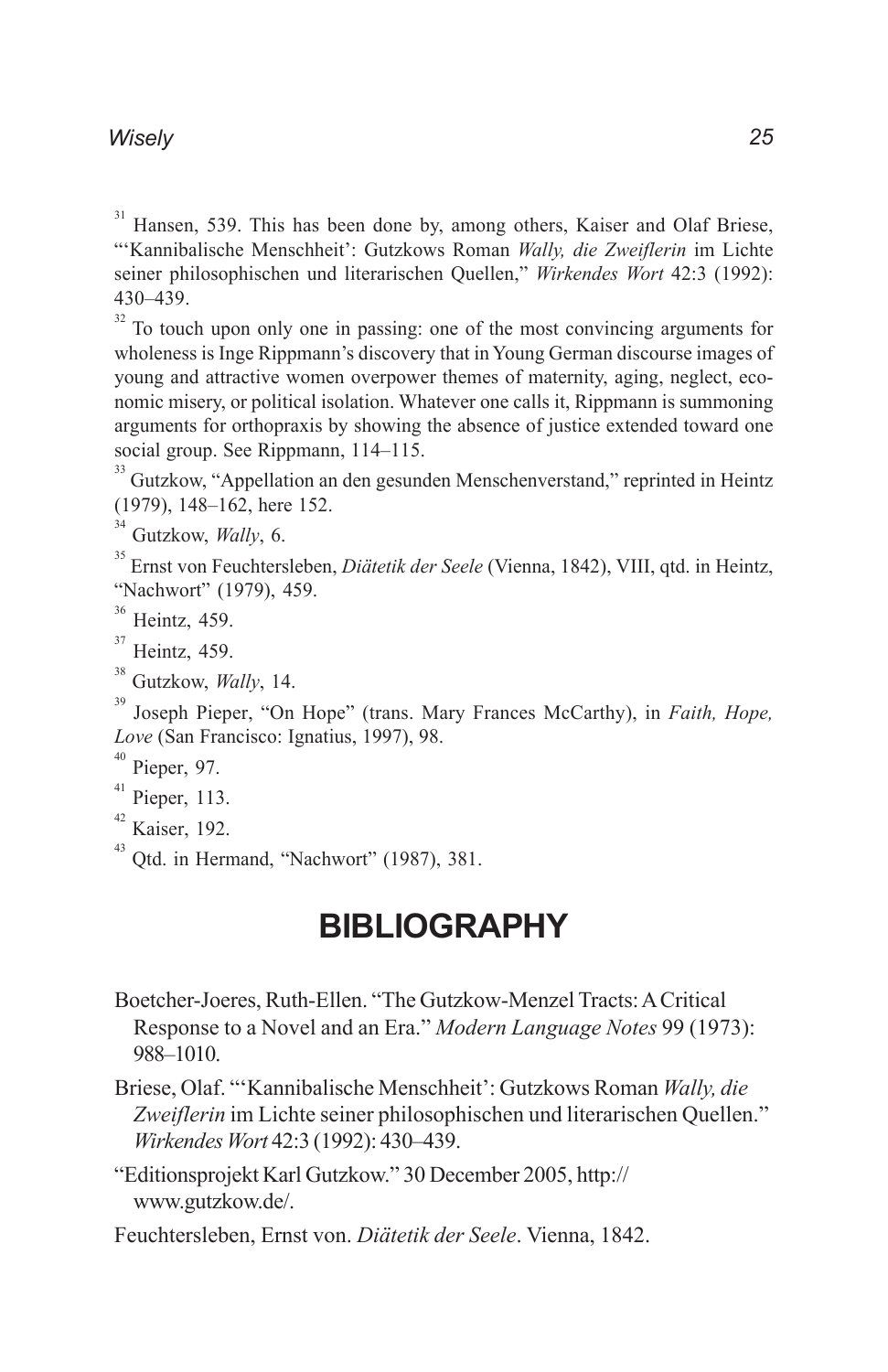- Flavell, M. Kay. "Women and Individualism. A Re-examination of Schlegel's *Lucinde* and Gutzkow's *Wally die Zweiflerin*." *Modern Language Review* 70 (1975): 550–566.
- Gallagher, Susan, and Roger Lundin. *Literature through the Eyes of Faith*. San Francisco: Harper & Row, 1989.
- Gutzkow, Karl. "Appellation an den gesunden Menschenverstand. Letztes Wort in einer literarischen Streitfrage" (1835). Reprinted in Heintz (1979). 148–162.

———. "Vertheidigung gegen Menzel—Berichtigung einiger Urtheile im Publikum" (1835). Reprinted in Steinecke (1982), 70–85.

———. "Vorrede." *Wally, die Zweiflerin*. Rev. ed. Frankfurt a. M.: n. p., 1852. Reprinted in Gutzkow, *Wally, die Zweiflerin*. Ed. Günter Heintz. Stuttgart: Reclam, 1979. 133–148.

———. *Wally, die Zweiflerin. Roman*. Mannheim: Löwenthals Verlagshandlung, 1835. Reprinted Stuttgart: Reclam, 1979.

- Hansen, Volkmar. "'Freiheit! Freiheit! Freiheit!' Das Bild Karl Gutzkows in der Forschung; mit Ausblicken auf Ludolf Wienbarg." *Literatur in der sozialen Bewegung. Aufsätze und Forschungsberichte zum 19. Jahrhundert*. Ed. Alberto Martino, 488–542. Tübingen: Max Niemeyer, 1977.
- Heine, Heinrich. "Über den Denunzianten." *Sammelte Werke VIII*. Leipzig: 1910f, 11–15, 22–25. Qtd. in Hermand, Jost, ed. *Das Junge Deutschland. Texte und Dokumente.* Stuttgart: Reclam, 1966. 66–72.
- Heintz, Günther, ed. *Wally, die Zweiflerin. Roman. Studienausgabe mit Dokumenten zum zeitgenössischen Literaturstreit*. Stuttgart: Reclam, 1979.

Hermand, Jost. "Nachwort." In *Das Junge Deutschland. Texte und Dokumente*. Ed. Hermand, 369–391. Stuttgart: Reclam, 1966.

Hohendahl, Peter Uwe. "Literary Criticism in the Epoch of Liberalism." *A History of German Literary Criticism, 1730–1980*. Ed. P. Hohendahl, 179–276. Lincoln: U of Nebraska P, 1988.

Kaiser, Herbert. "Karl Gutzkow: *Wally, die Zweiflerin* (1835)." *Romane und Erzählungen zwischen Romantik und Realismus. Neue Interpretationen*. Ed. Paul Michael Lützeler, 183–201. Stuttgart: Reclam, 1983.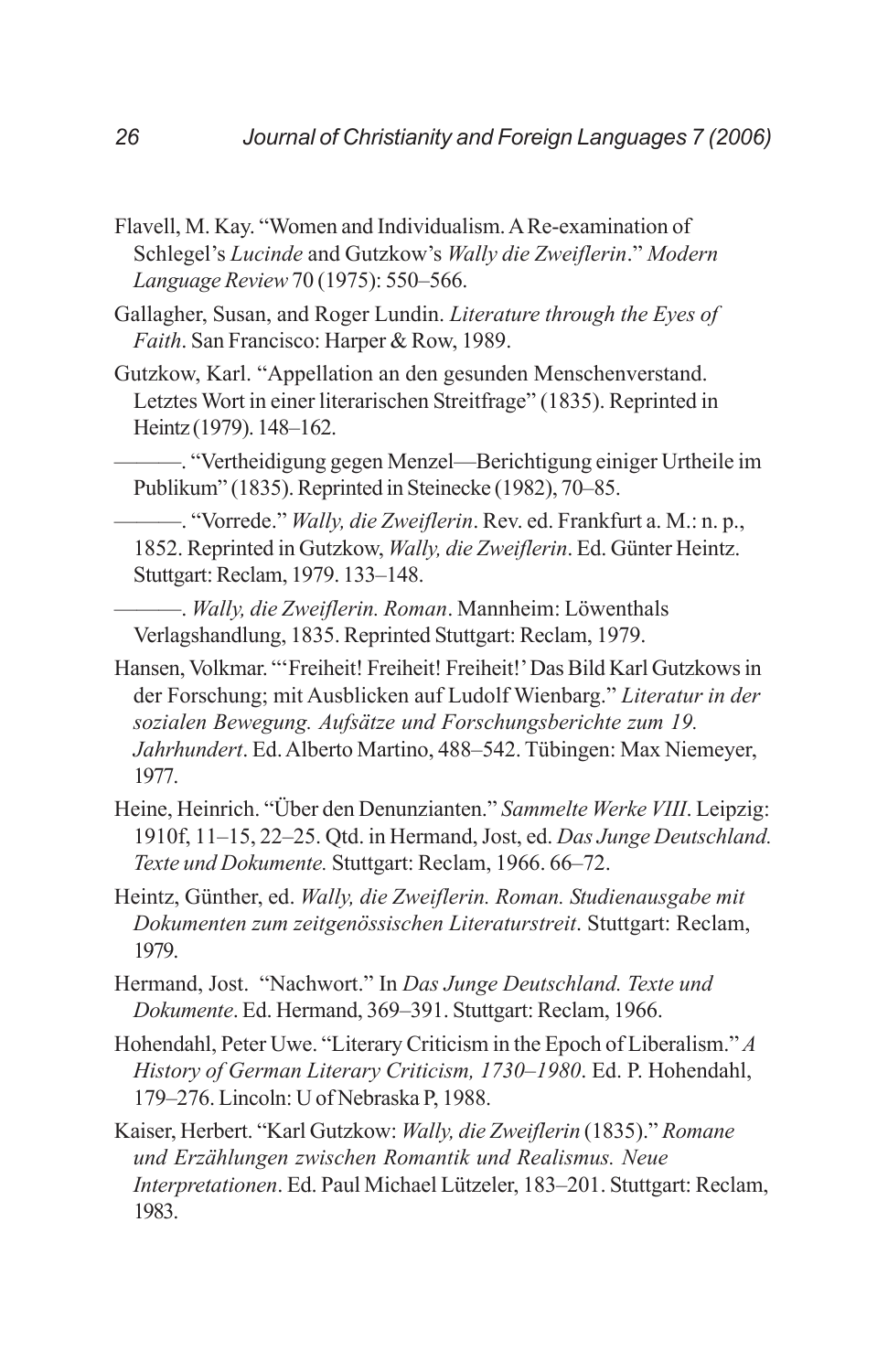- Kruse, Joseph A. "Gutzkows Wally und der Verbotsbeschluß." In Hermand (1987): 39–50.
- Kühne, Ferdinand Gustav. "Gutzkows neueste Dichtung." Reprinted in Heintz (1979): 326–329.
- Lauster, Martina. "Lucinde's Unfinished Business: Women and Religion in Gutzkow's Works." *Das schwierige Jahrhundert. Germanistische Tagung zum 65. Geburtstag von Eda Sagarra im August 1998*. Ed. Juergen Barkhoff et al., 427–442. Tübingen: Niemeyer, 2000.
- Menzel, Wolfgang. "Drei Abfertigungen des Dr. Gutzkow" (1835). Reprinted in Steinecke (1982). 41–64.

———. "*Wally die Zweiflerin*. Roman von Karl Gutzkow." Reprinted in Heintz (1979). 274–291.

- Moules, Noel. "The Gospel of Peace: An interview with Noel Moules." 30 December 2005, http://www.anabaptistnetwork.com/book/view/183. Originally published in *Anabaptism Today*: Issue 2, February 1993.
- Mundt, Theodor. "Wally, die Zweiflerin. Roman von Karl Gutzkow. Mannheim: C. Löwenthal, 1835." Reprinted in *Wally, die Zweiflerin. Studienausgabe mit Dokumenten zum zeitgenössischen Literaturstreit.* 300–303.
- Oesterle, Ingrid, and Günter Oesterle. "Der literarische Bürgerkrieg: Gutzkow, Heine, Börne wider Menzel. Polemik nach der Kunstperiode und in der Restauration." In *Demokratisch-revolutionäre Literatur in Deutschland: Vormärz*. Ed. Gert Mattenklott and Klaus R. Scherpe, 151–185. Kronberg/Taunus: Scriptor, 1974.
- Pieper, Joseph. "On Hope." Trans. Mary Frances McCarthy. In Pieper, *Faith, Hope, Love*. San Francisco: Ignatius, 1997.
- Rippmann, Inge. "'. . . statt eines Weibes Mensch zu sein'. Frauenemanzipatorische Ansätze bei jungdeutschen Schriftstellern." *Das Junge Deutschland*. *Kolloquium zum 150. Jahrestag des Verbots vom 10. Dezember 1835, Düsseldorf, 17.–19. Februar 1986.* Ed. Joseph A. Kruse and Bernd Kortländer, 108–133. Hamburg: Hoffmann and Campe, 1987.
- Stein, Peter. "Probleme der literarischen Proklamation des Politischen: Karl Gutzkow im Jahre 1835." In Hermand (1987), 134–154.